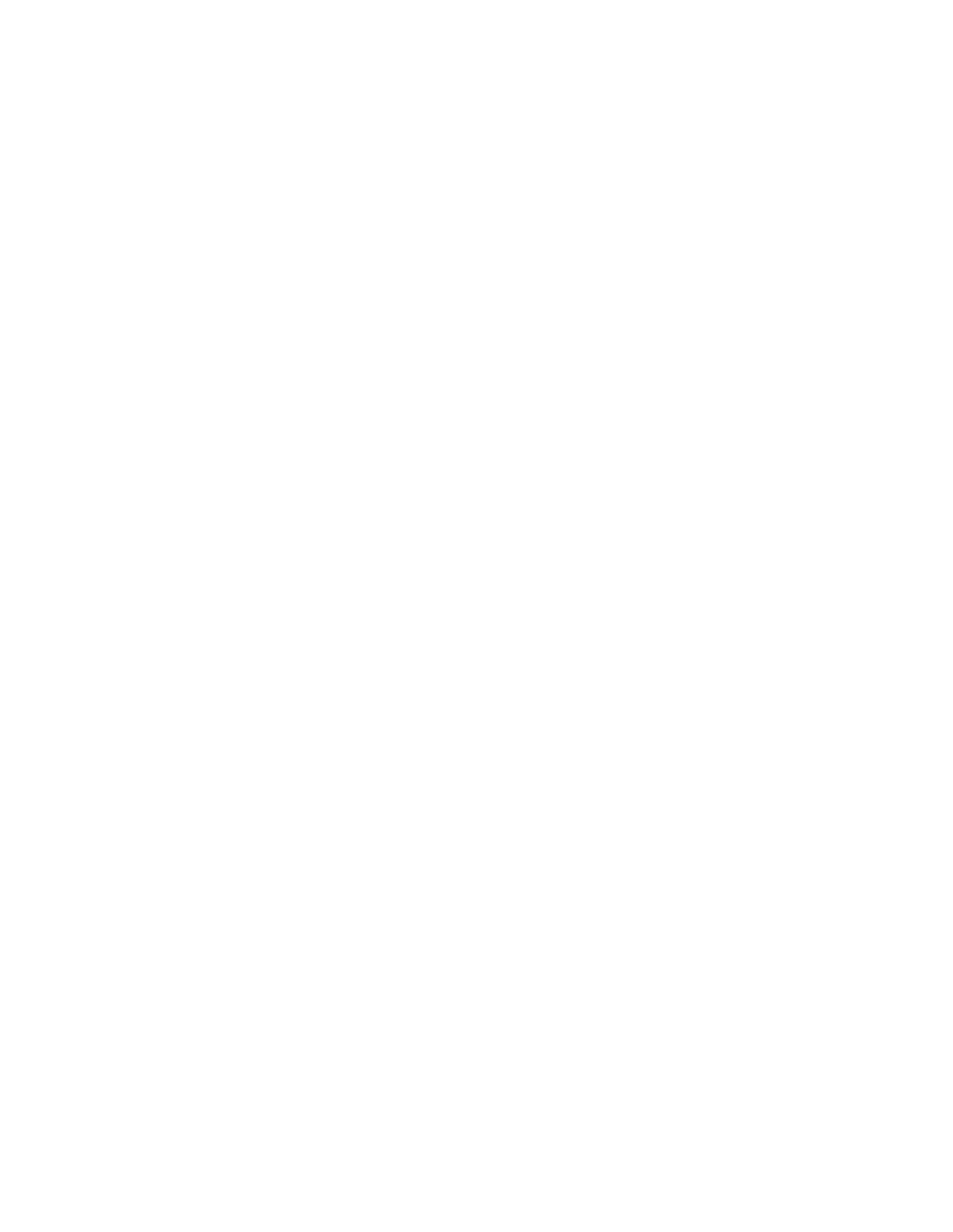## **Functionality Added to Data Acquisition Points**

Functionality added to Data Acquisition Points (DAPs) indudes:

- Systematically checking and alarming on SSL certificate expiration dates
- Adding default access services (SSH, RDP, Telnet, VNC) to auto-created DAP entities

**SSL Certificates -** Expiration dates will be monitored daily. As the expiration date approaches ReliaTel will generate a status alarm: 90 days = FYI; 60 days = MIN; 30 days = MAJ; 15 days = CRI. Self-signed certificates are not induded in this feature.

**Default Access Services -** ReliaTel automatically creates a DAP entity when a remote DAP is added to a network. This feature also adds the following access services automatically - SSH, RDP, Telnet, and VNC - for use with AccessPlus, to the entity. Other services can be added; default services are editable.

| <b>Attributes</b><br><b>Dashboard Alarms</b><br><b>Scan Patterns</b><br><b>Monitors</b><br><b>AccessPlus</b><br><b>DAP Services</b><br><b>MA Patterns</b><br>Logging<br><b>General</b> |               |         |                    |                   |              |                  |                     |  |  |  |
|----------------------------------------------------------------------------------------------------------------------------------------------------------------------------------------|---------------|---------|--------------------|-------------------|--------------|------------------|---------------------|--|--|--|
|                                                                                                                                                                                        | Service       | Enabled | <b>Remote Port</b> | <b>Local Port</b> | Session Time | <b>User Name</b> | <b>Execute Path</b> |  |  |  |
| $\blacksquare$                                                                                                                                                                         | <b>SSH</b>    | Yes     | 22                 |                   | 600          |                  |                     |  |  |  |
| $\blacksquare$                                                                                                                                                                         | <b>TELNET</b> | Yes     | 23                 |                   | 600          |                  |                     |  |  |  |
| $\blacksquare$                                                                                                                                                                         | <b>VNC</b>    | Yes     | 5900               |                   | 600          |                  |                     |  |  |  |
| $\blacksquare$                                                                                                                                                                         | <b>RDP</b>    | Yes     | 3389               |                   | 600          |                  |                     |  |  |  |

### **Setting Up SNMP Traps for New Devices**

Between product releases your organization may add a new device to your network: a device that ReliaTel doesn't yet monitor. If the new device supports SNMP this feature will enable you to monitor the device for SNMP traps until Tone Technical Support creates a supporting foundation kit.

This feature will give you the tools and processes to set up SNMP trap monitoring on your own. Using ReliaTel you'll be able to upload vendor SMI files to the database, extract SNMP traps from the MIB files, convert OIDs to readable text, set parameters for alarming, and assign alarm severities.

|    | SnmptrapCollector            |                   |                           |                                                                                   |                          |                |                    |                     |                 |  |  |  |
|----|------------------------------|-------------------|---------------------------|-----------------------------------------------------------------------------------|--------------------------|----------------|--------------------|---------------------|-----------------|--|--|--|
|    | <b>Attributes</b><br>General | <b>AccessPlus</b> | <b>Dashboard Tonelets</b> | <b>Dashboard Alarms</b>                                                           | <b>Alarm Suppression</b> | <b>Actions</b> | <b>MA Patterns</b> | <b>MA Tables</b>    | <b>Monitors</b> |  |  |  |
|    | ×<br>Add<br><b>Delete</b>    |                   |                           |                                                                                   |                          |                |                    |                     |                 |  |  |  |
|    | <b>Rule Enabled</b>          | Defined Where?    | <b>Time Window</b>        | <b>Alarm Definition</b>                                                           |                          |                |                    |                     |                 |  |  |  |
| Ι⊞ | <b>Yes</b>                   | <b>Class</b>      | N/A                       | SNMPTrap Presence: Major, TrapDefs: (warmStart)                                   |                          |                |                    |                     |                 |  |  |  |
| ∥⊞ | <b>Yes</b>                   | Class             | N/A                       | SNMPTrap Filter (0): Critical, Filter(s): (ifAdminStatus Equal To 0, and ifOperSt |                          |                |                    |                     |                 |  |  |  |
|    |                              |                   |                           |                                                                                   |                          |                |                    |                     |                 |  |  |  |
|    | Upload SMI Zip File          |                   |                           |                                                                                   |                          | ø              | 旧<br>Edit          | <b>TR</b><br>Cancel | Apply           |  |  |  |

You can also use this feature to monitor old, outdated devices that support SNMP for which ReliaTel doesn't have a foundation kit. Tone Technical Support can be contacted at (714) 991-9460 +1 if you need assistance.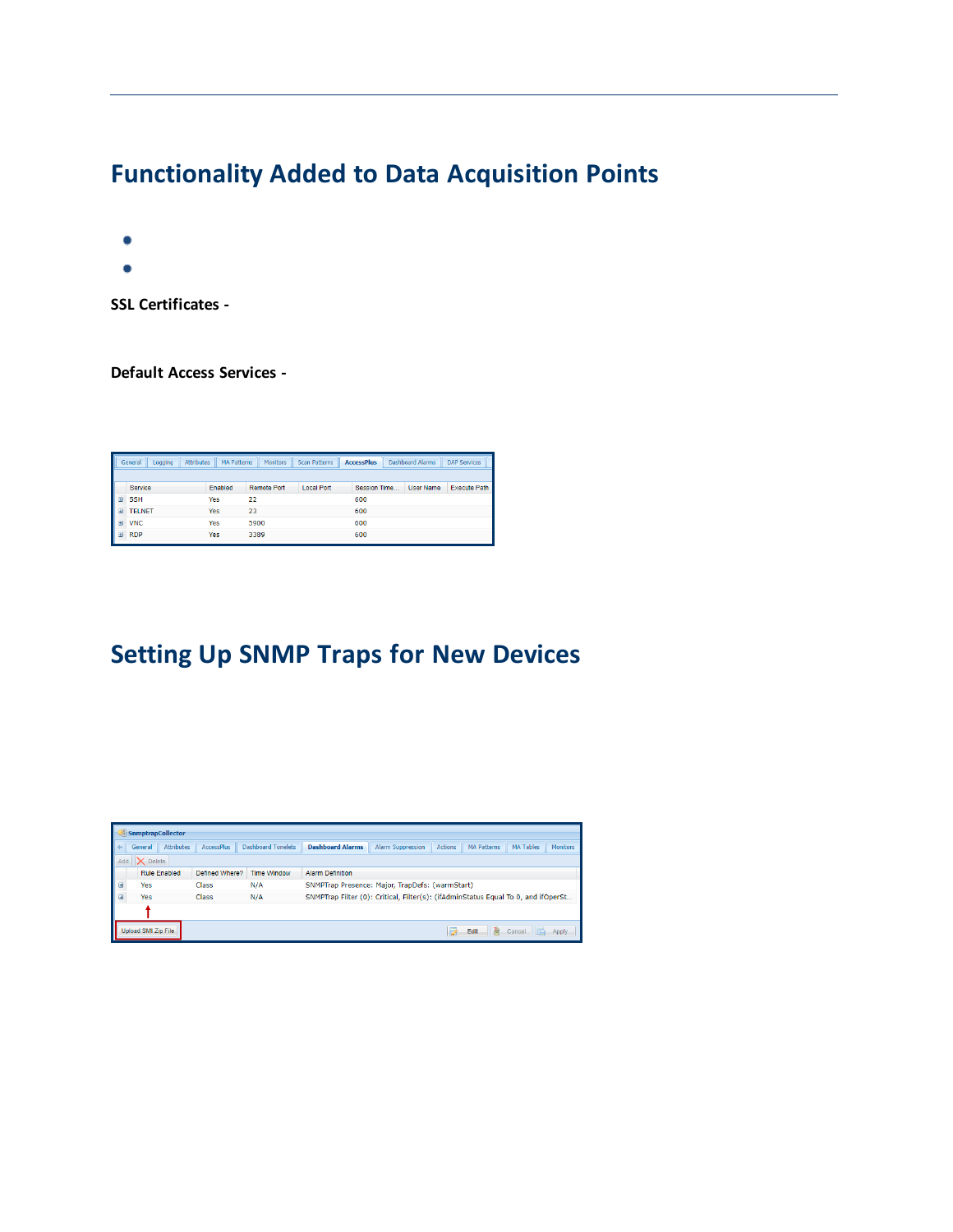### **Authenticating and Authorizing ReliaTel Users Through LDAP**

This feature gives administrators the option to use an external user management server, via LDAP (Light Directory Access Protocol), to authenticate (user name/password) and authorize (permissions) ReliaTel users. Administrators will no longer need to create new user accounts, manage user passwords, or assign specific permissions to ReliaTel users - those duties can now be deferred to an external system.

### **Accessing and Editing MA Tables and Table Rules**

Alarms generated by SNMP traps are defined in MA tables and MA table rules. Prior to this release, if you wanted to make edits to an alarm, such as changing the severity level or message text, you first had to drill down through General Administration to Alarming then to the MA Tables and MA Table Rules submodules and finally locate the specific table. ReliaTel implementations can have hundreds of MA tables. This feature simplifies the hunt for and the editing of an MA table or rule by opening the table directly from either the Alarm List or the Knowledgebase Portal.

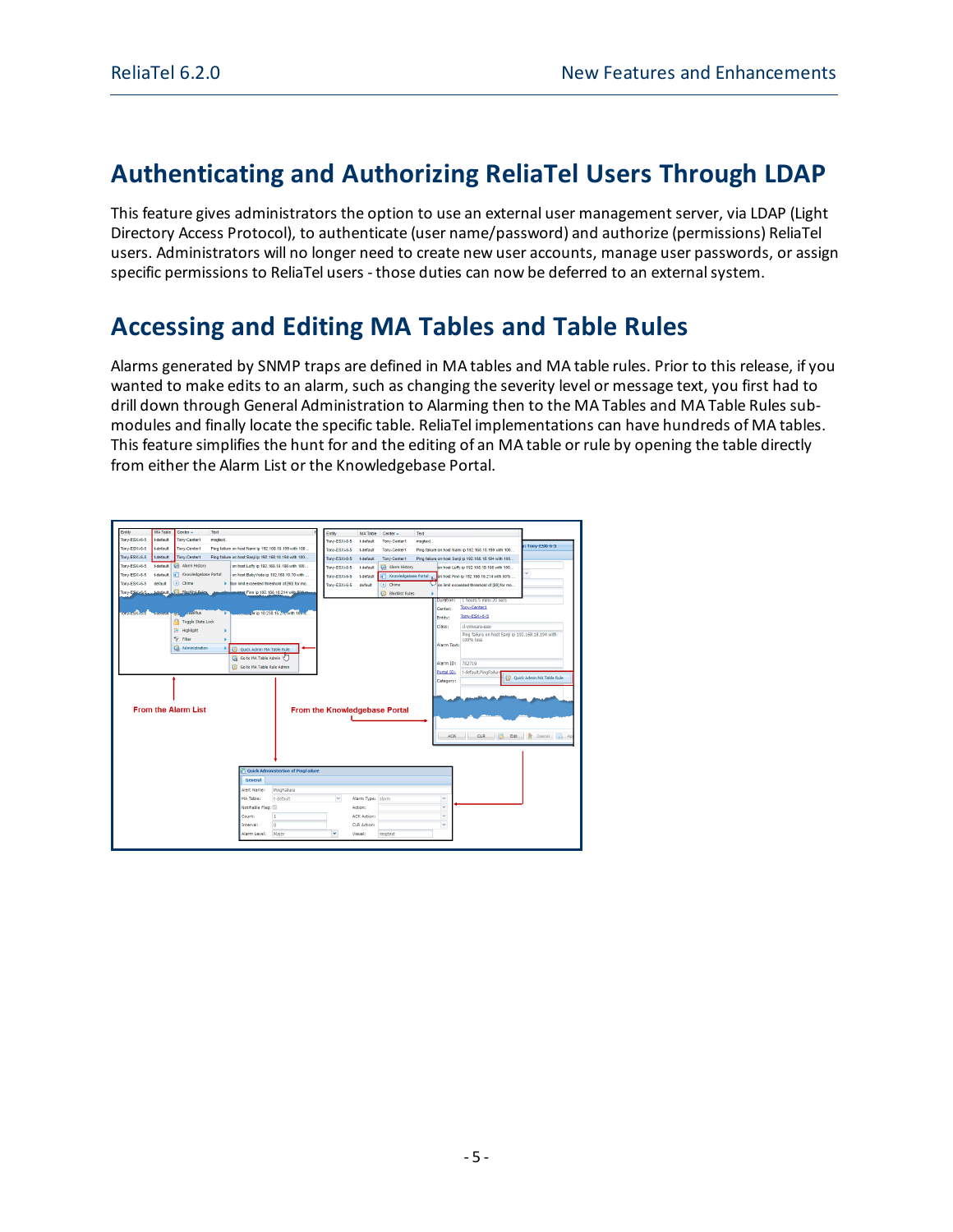### **Monitoring VMWare ESXi™ Servers**

For organizations using VMWare ESXi™ servers this feature enables ReliaTel to now monitor the guest machines hosted on a ESXi™ server. ReliaTel will monitor these metrics - CPU utilization, logical disk usage, memory, processes, and network utilization - and display these metrics in Dashboard tonelets. ReliaTel will also generate alarms when metrics exceed specified thresholds and or when event faults occur.



## **Monitor a New Device Intra-Release with a Generic Entity**

This feature is similar to the SNMP traps feature for new devices, also introduced in this release. Both features enable users to monitor new devices added to a network intra-release, where a foundation kit has not yet been created. This feature differs from the SNMP feature in that this feature enables the monitoring of *any* new, old, or commonly not monitored devices. This feature can function as a bridge to the next release, when Tone Technical Support has created a foundation kit to support the device.

If a device can be programmatically queried, ReliaTel will be able to monitor the device to generate fault event and metric alarms, display data in the Dashboard, and run reports in Performance Reporting. This will be accomplished by ReliaTel's Tone Technical Support staff collaborating with your organization to identify monitoring parameters and create the scripts needed to query the device. Contact Tone Technical Support at (714) 991-9460 +1 for assistance.



Sample scripting for a new device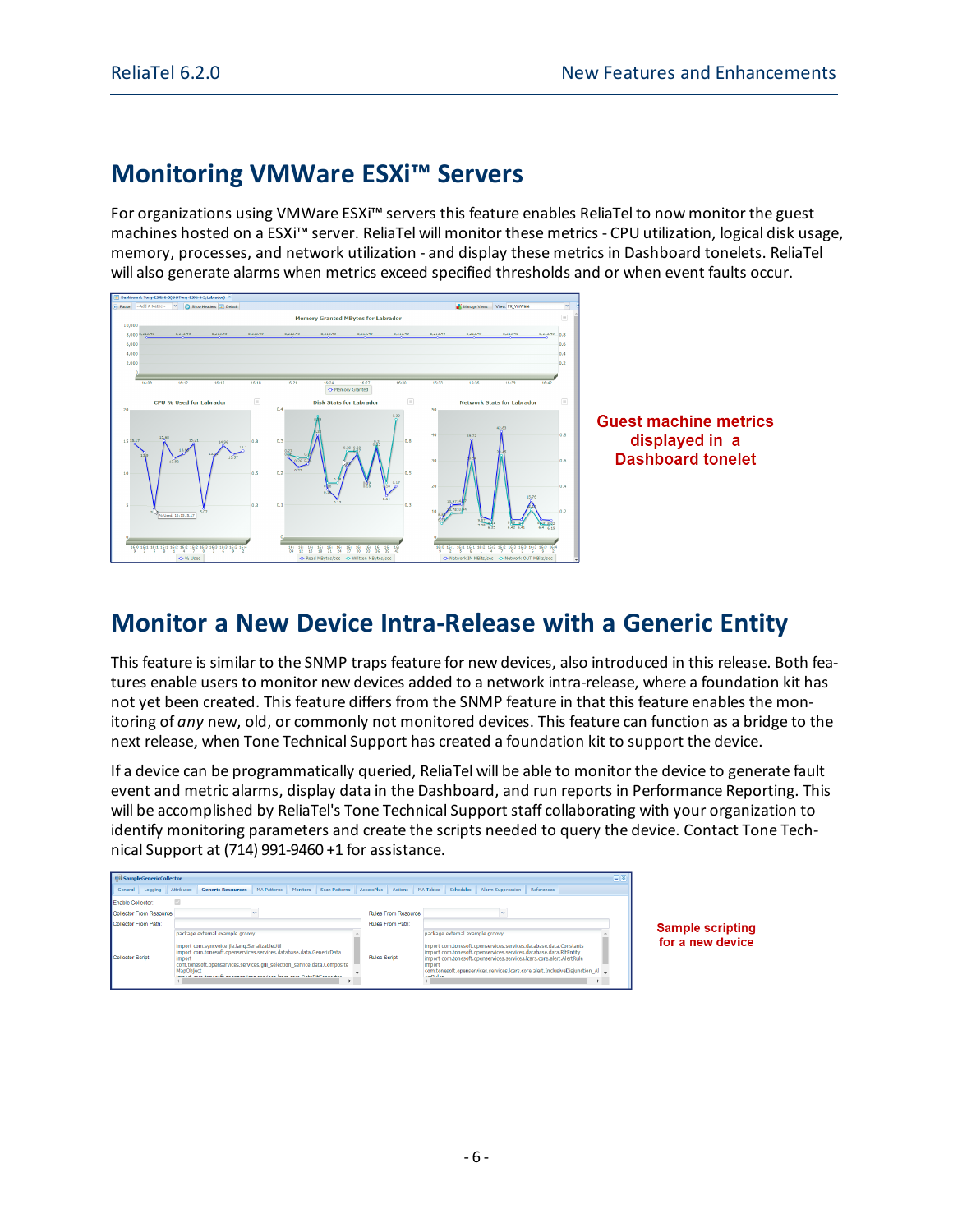## **Enhancements**

### **Add** *This Month* **and** *Last Month* **to Dashboard Metric Tone-lets**

Tonelets with calendar options have two additionalselections - 'This Month' and 'Last Month'.

| $\overline{\text{o}}$ | Memory Status Aggregate Chart |  |  |  |  |  |  |  |  |
|-----------------------|-------------------------------|--|--|--|--|--|--|--|--|
| ◆                     | Hourly                        |  |  |  |  |  |  |  |  |
|                       | 28 Daily                      |  |  |  |  |  |  |  |  |
| ▦                     | Weekly                        |  |  |  |  |  |  |  |  |
| 疅                     | Monthly                       |  |  |  |  |  |  |  |  |
| 匣                     | Daily (This Month)            |  |  |  |  |  |  |  |  |
|                       | Daily (Last Month)            |  |  |  |  |  |  |  |  |
|                       | 0.2B                          |  |  |  |  |  |  |  |  |

### **Include IP Node Correlation in RTCP and Cisco Reports**

IP node correlation is included in ReliaTel's network Flow analysis. Flow was introduced in a previous release and displayed graphically in the Visual 360 module. This release adds IP node correlation to Flow RTCP and Cisco reports.

### **Apply Blacklist and Whitelist IP Ranges to the Device Discovery Feature**

This is an enhancement to the Device Discovery feature which was introduced in release 6.1.0. Use this enhancement to select the IP addresses you want to include (whitelist) and the IP addresses you want to exclude (blacklist) from device discovery.

|     | <b>EL localhost</b> |                                  |                      |                                |            |                  |                     |                          |       |                     |         |  |
|-----|---------------------|----------------------------------|----------------------|--------------------------------|------------|------------------|---------------------|--------------------------|-------|---------------------|---------|--|
|     | Logging<br>General  | Attributes<br><b>MA Patterns</b> | <b>Monitors</b>      | <b>Scan Patterns</b>           | AccessPlus | Dashboard Alarms | <b>DAP Services</b> | <b>Discovery Filters</b> |       | <b>SNMP Metrics</b> | Actions |  |
| Add | <b>Delete</b>       |                                  |                      |                                |            |                  |                     |                          |       |                     |         |  |
|     | From IP Address     |                                  | <b>To IP Address</b> |                                |            | <b>Type</b>      |                     |                          |       |                     |         |  |
| ∎⊟  | From IP             | [Enter Address]                  |                      | To IP Address: [Enter Address] |            |                  | Filter Type:        |                          | AllOW |                     | v       |  |
|     | Address:            |                                  |                      |                                |            |                  |                     |                          | Allow |                     |         |  |
|     |                     |                                  |                      |                                |            |                  |                     |                          | Denv  |                     |         |  |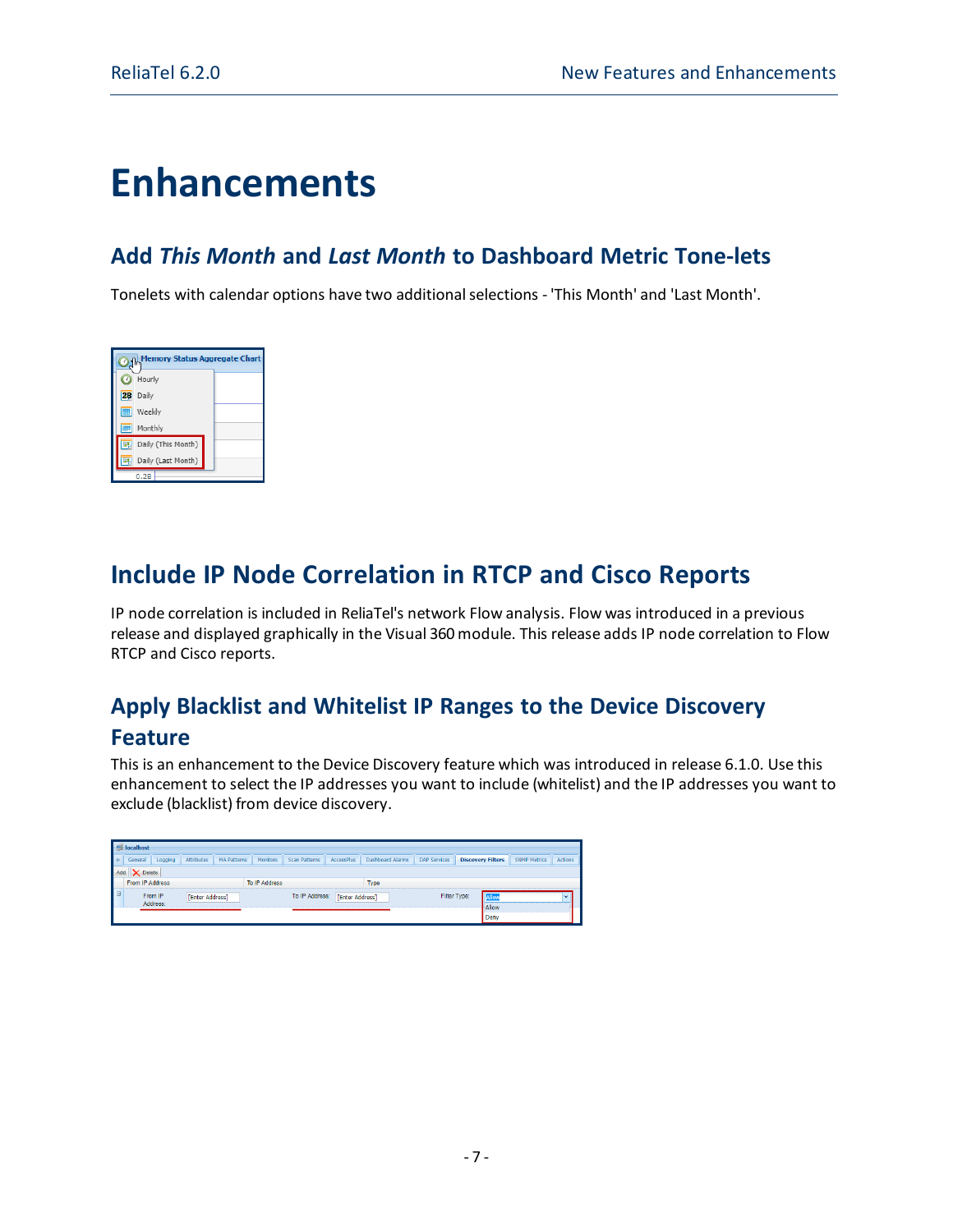## **Alarm List Actions Feature Added to the Knowledgebase**

This enhancement automatically includes, in the Manual Actions portlet of the Knowledgebase Portal, all actions added to the Actions feature in the Alarm List.

|                                                                                          | $ \frac{1}{\sqrt{2}}$<br><b>All Entities</b><br>- <b>M</b> View<br><b>OONetflow</b><br>0Domain1<br>$\triangleq$ 0Domain2                                | ID.<br>795098<br>795097<br>794175 | Level<br><b>FYI</b><br><b>MIN</b><br><b>MIN</b> | <b>B</b> Ticket System<br>m.<br>E-mail<br>下区<br><b>Notifications</b><br>MADIANA L. 19, 19 | ACK C CLR <b>B</b> Action - B Edit <b>B</b> Select All 1 selected<br><b>IVED</b>   | COUNT BLA                 |                            |                                | <b>Actions added in the Alarm List</b>                              |
|------------------------------------------------------------------------------------------|---------------------------------------------------------------------------------------------------------------------------------------------------------|-----------------------------------|-------------------------------------------------|-------------------------------------------------------------------------------------------|------------------------------------------------------------------------------------|---------------------------|----------------------------|--------------------------------|---------------------------------------------------------------------|
| <b>Alarm Details</b><br>Details<br>State:<br>Levelt<br>Type:<br>Start Date:<br>Duration: | <b>Alarm ID: 795097</b><br><b>Notification Status</b><br>Source<br><b>NEW</b><br>Minor<br>alarm<br>6/30/2021 9:37:04<br>19 days 5 hours 58 mins 52 secs | $\tilde{\phantom{a}}$             | <b>R</b><br>Entity: CUCM 9 1                    | <b>Manual Actions</b><br>Activate<br>Activate.<br>Activate<br>Activate                    | Action<br>Traceroute to Entity<br>Ping to Entity<br><b>Ticket System</b><br>E-mail | Last Change Status Result | $\sim$<br>$\sim$<br>$\sim$ | Show<br>Show<br>Show.<br>Show. | <b>Actions automatically added</b><br>to the Manual Actions portlet |
| Center:<br><b>Entity:</b>                                                                | 0Domain2<br>CUCM 9 1                                                                                                                                    |                                   |                                                 | Activate.                                                                                 | Notifications                                                                      | $\sim$                    | $\sim$                     | Show                           |                                                                     |

### **Increase the Level of Detail in Managing Syslog Messages**

Use this addition to the syslog interface to manage syslog messages at an enhanced level of detail. With this tool you will be able to manage individual facilities by severity and message count (throttling). You will also be able to switch to 'catch-all' mode for collecting syslog messages and to select specific facilities for which you don't want to receive messages.

| Attributes<br>Logging<br>General        | Syslog<br><b>MA Patterns</b> | Monitors             | <b>AccessPlus</b><br>Dashboard Alarms<br><b>Scan Patterns</b> | Actions           | <b>MA Tables</b><br>Schedules<br>Alarm Suppression |
|-----------------------------------------|------------------------------|----------------------|---------------------------------------------------------------|-------------------|----------------------------------------------------|
| Syslog Collection Enabled:              | ✓                            |                      |                                                               |                   |                                                    |
| Account/Host:                           | [Enter device IP]            |                      |                                                               |                   |                                                    |
| Enable Debugging Catch-all logging: [3] |                              |                      |                                                               |                   | Disable Catch-all                                  |
|                                         | Facility                     | Severity             | <b>Regular Expression</b>                                     | Throttle<br>Value |                                                    |
|                                         | auth<br>$\checkmark$         | $\ddotmark$<br>alert | [Entering a regular expression is optional]                   | 30<br>٠           | Delete.                                            |
| Syslog Throttles:                       | Add                          |                      |                                                               |                   | Maximum number of syslog messages per minute       |
|                                         |                              |                      |                                                               | ٠                 |                                                    |